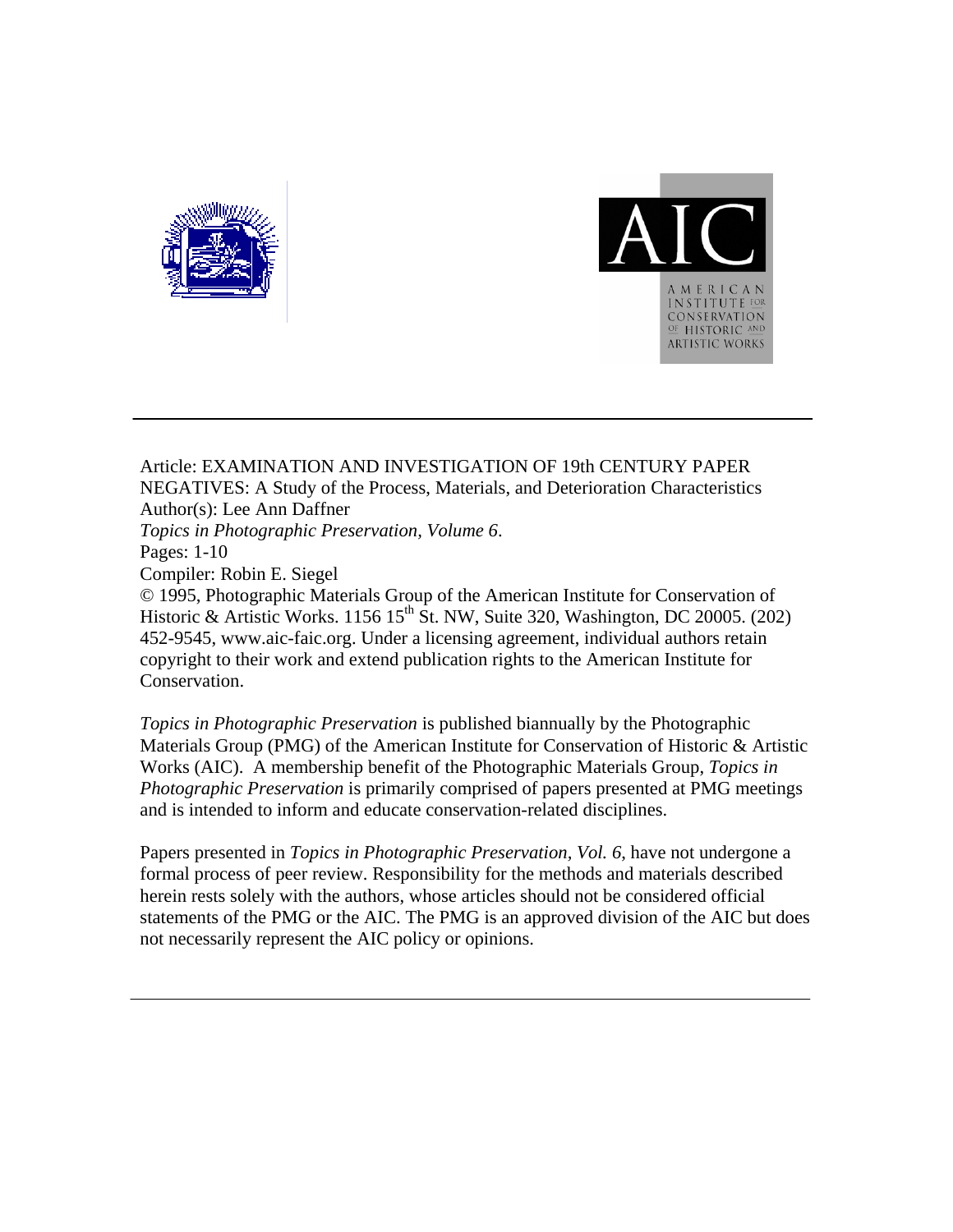## EXAMINATION AND INVESTIGATION OF 19th CENTURY PAPER NEGATIVES A Study of the Process, Materials, and Deterioration Characteristics

Lee Ann Daffner

### INTRODUCTION

The earliest extant paper negative was made in 1853 by the English scientist, William Henry Fox Talbot. The first public announcement of his photographic drawing process was made by Fox Talbot in 1839, and within the next two years he had refined and patented his most stable and workable photographic system, the Calotype negative. By the 1860's, the positive salt print processes reached their highest level of technical and artistic perfection. To arrive at this level of perfection, photography on paper went through an extremely rapid stage of expansion, yielding a staggering progression of ideas and developments. Technical procedures inherited from the traditional fine art fields are present in these negatives, such as the use of resins and waxes. Every aspect of the preparation and sensitization of the negative was executed by the photographer, making each negative a unique creation. Consequently, these handmade artifacts are extremely individual and sometimes difficult to interpret. Previously, there has been limited inquiry into the material aspects of early paper negatives although it is one which deserves attention and discussion.

This study reviews the three primary methods employed by photographers in the 19th century for making paper negatives and summarizes the distinguishing characteristics of each process. The basis of this study was a survey conducted during a research internship project at the George Eastman House in Rochester, New York. The subject was a collection of 265 paper negatives by the Irish photographer John Shaw Smith produced in 1852. Other groups of paper negatives were also examined from various private collections, the Metropolitan Museum of Art, and the Museum of the City of New York.

The paper negatives were examined under normal, reflected and transmitted illumination and through the stereo microscope. Micro-chemical analysis of fibers, transparentizers, and retouch media from five paper negatives was conducted. Selected paper negatives were photographed recto, verso, through transmitted light, and with the stereo microscope to illustrate common deterioration characteristics. The information gathered from this survey has proved vital to an understanding of the working methods and techniques of photographers working during the 19th century.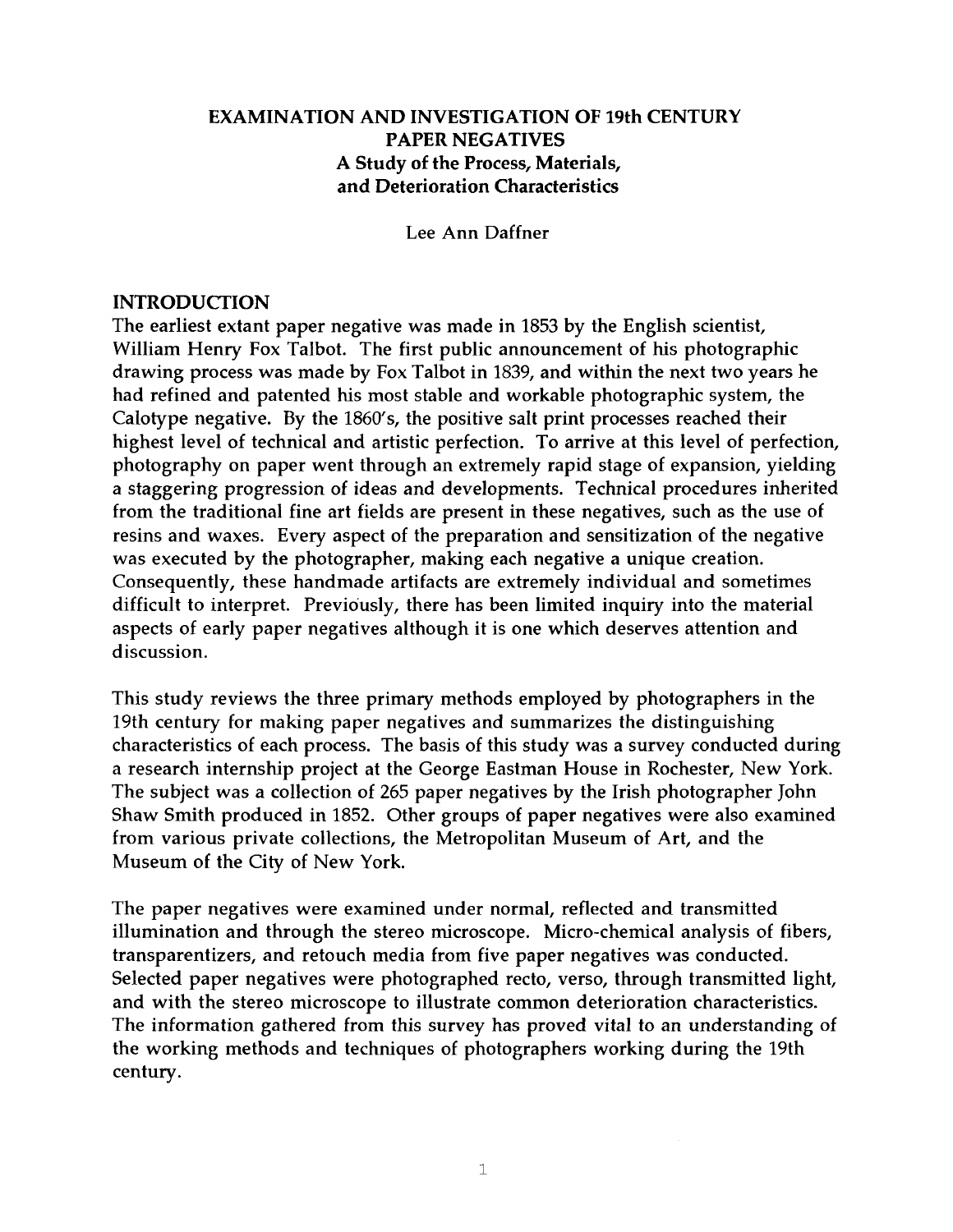This preliminary investigation was presented at the American Institute for Conservation of Historic & Artistic Works' annual conference in Nashville, Tennessee, in June of 1994. Deterioration characteristics of paper negatives will be mentioned and discussed in this paper, however, the conservation and preservation of these negatives materials is an area of ongoing study, and will be presented in future presentations and publications.

## THE PAPER NEGATIVE: HISTORY, TECHNIQUES AND MATERIALS

There are three primary methods of producing paper negatives described in the 1840's and 1850's, although photographers were continually experimenting with and producing variations. The following list summarizes the three methods for producing paper negatives addressed in this report, one 19th century photographer who worked in that process, and mentions several variant methods.

- I The Calotype and Plain Paper Process The Plain Paper Negative, waxed post processing. (William Henry Fox Talbot)
- **II** The Wet Paper Process Waxed postprocessing. (Louis Blanquart-Evrard)
- III The Waxed Paper Negative Waxed before sensitization. (Gustave Le Gray, after 1851) Variant Methods The turpentine waxed negative (Maurice Lespiault) Collodion on paper (Stephane Geoffroy) Gelatin on paper (Edouard Baldus)

## The Calotype and Plain Paper Process

In 1841 Talbot coined the phrase "Calotype" to describe his photographic process on paper based on a physically developed-out latent image. As he states to the Royal Society of London in 1841, "I have named the paper thus prepared Calotype paper ... the picture is a *negafive* one ... the copies are *positive* .... " Talbot recommended that the positive proofs be made with the plain salted paper method, and not the Calotype process. Therefore, suitable terminology for the positive proofs are Calotype Positives or simply, salt prints. Negative images made from Talbot's exact formula are Calotype Negatives.

In Talbot's patented Calotype process, high quality writing papers were coated with silver halide solutions of either sodium chloride or iodine. The sensitizing solution is applied directly to a sheet of paper by brushing, and the light-sensitive silver salt solution is carried into the matrix of the paper fibers. The sensitized paper was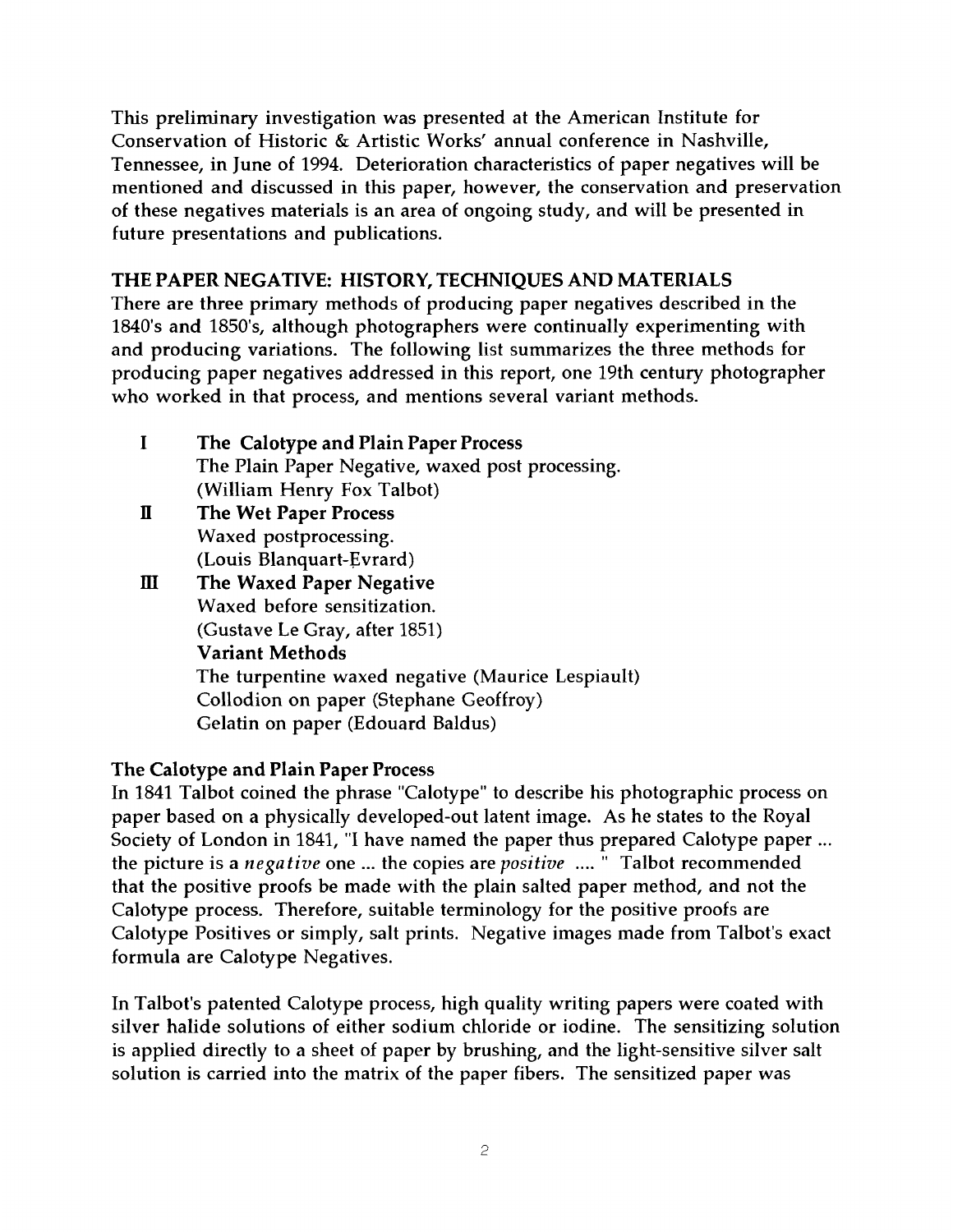ready for exposure in the camera. These papers were best used as soon as possible, as their sensitivity diminished after 24 hours. Many innovations were made on Talbot's Calotype Negative process in the succeeding years, however, the common feature in all is the application of sensitizing solutions directly to plain paper. These negatives are commonly referred to as Plain Paper Negatives in the photographic literature, and they were often rendered more translucent with warm wax, or left unwaxed, for contact printing positives. For photographers in the 19th century, transparentizing negatives decreased printing times significantly, although it is important to note that they did not always transparentize their negatives.

## The Wet Paper Process

Louis Blanquart-Evrard was a tobacco merchant who studied chemistry and learned the Calotype Process from one of Talbot's followers. He has been called the "Gutenberg of Photography" due to his early recognition of the potential for photography's mass production. Among the contributions he made in his long career was the promotion of albumen on paper for positive prints.

In January 1847, Blanquart-Evrard introduced a wet-paper process to the French Academie of Sciences. His adaptations of Talbot's Calotype process included floating the paper on the solution, instead of brushing the surface. However, he also altered the process by pouring the sensitizing solution onto a sheet of glass and evenly pressing the iodized side of the paper to the glass. The sheet was backed by several layers of moist paper to keep the chemicals in solution. Another sheet of glass was put on top of this, and the whole inserted into the camera and exposed moist. Talbot also worked with moist paper, but Blanquart-Evrard's combined innovations distinguished his process from Talbot's.

Paper prepared from the wet paper process would remain sensitive for one day and had to be developed in the evening. In particular, the early traveling photographers in the Near East used the wet paper process where extremely high temperatures restricted the use of other photographic methods, such as the waxed paper negative described below. Maxime du Camp and John Shaw Smith were two such photographers who used the wet paper process.

## The Waxed Paper Negative

Le Gray was a painting student of the artist Paul Delaroche when he became involved in photography. He was a founding member of the first photographic society in the world, the Societe Heliographique. In 1851 Le Gray introduced his waxed paper negative process to the French Academie of Sciences in Paris. The most important and innovative procedure he introduced was saturating the paper with wax before sensitizing. Le Gray's method was recognized for its excellent rendition of detail.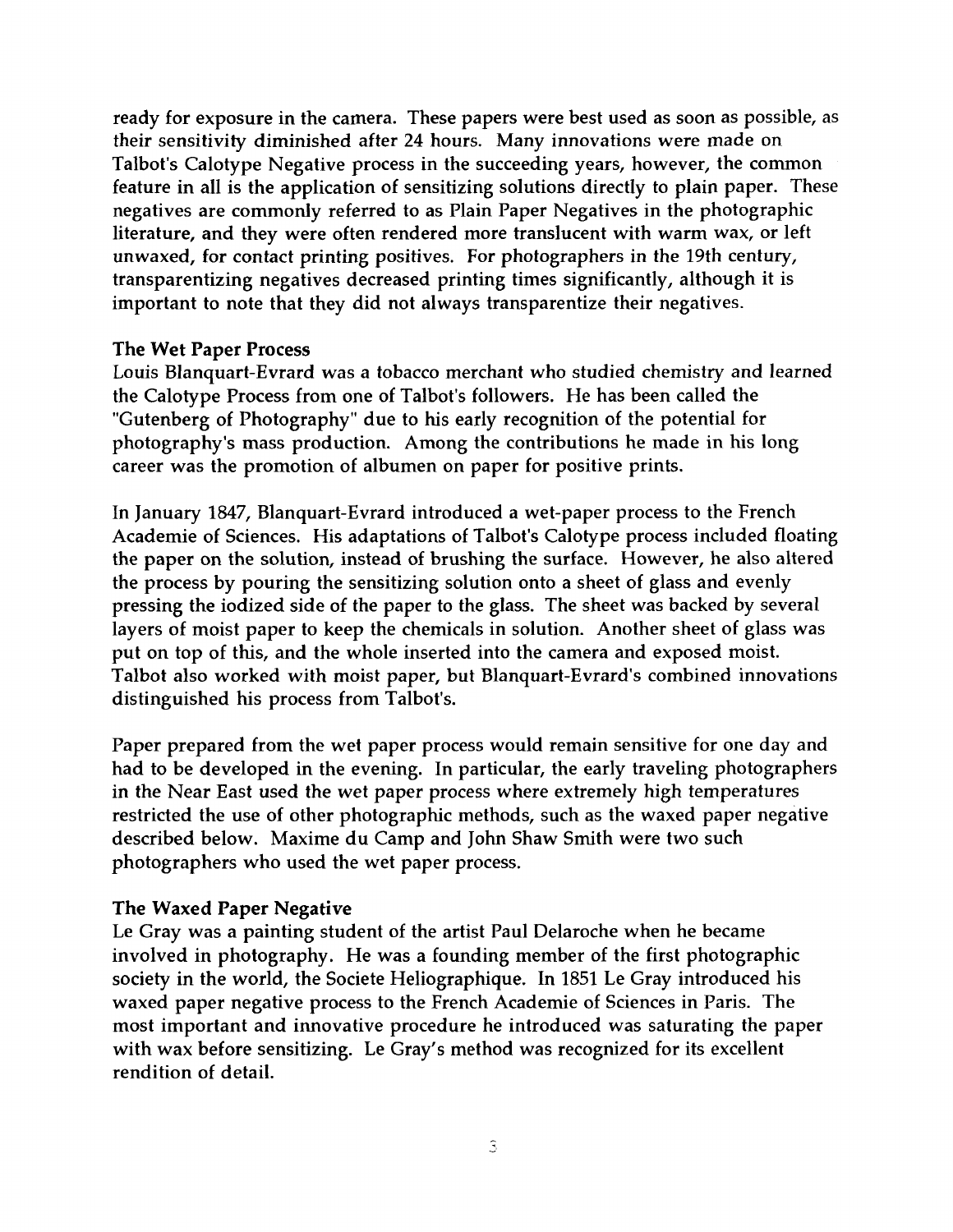The steps in the wax-paper technique are as follows:

- 1. High quality paper is impregnated with warm wax.
- 2. The waxed paper is "salted" or "iodized".
- 3. The prepared paper is stored until ready for total sensitization.
- **4.** The paper is sensitized with silver nitrate. **A** binding medium was used by Le Gray and his followers in this procedure: "whey", albumen, isinglass, or rice water act as a binder between the waxed surface and the chemistry. (Hannavy 1981)
- 5. The sensitized paper is exposed in the camera.
- 6. The exposed negative is developed in gallic acid and fixed.

# Variant Methods

An example of the many variant methods of the waxed paper process is the "Turpentine Waxed Paper Process", in which light sensitive solutions were added directly to a wax and solvent mixture. The liquid wax mixture was applied directly to the paper and exposed in the camera. (Hannavy 1981) Other variant methods employed albumin, collodion or gelatin as a binder layer for the image silver. These interesting variations are encountered in the photographic literature, and deserve further study, but will not be addressed in this report.

# The Image Silver

In the 19th century, chemicals were available in different grades of purity, as they are today. The photographic manuals always encouraged the amateur to use the "purest possible" (Sutton 1855), however, photography was not yet an exact and distinct science. Without written documentation, it is not possible to determine which processing solutions were used to create a given negative.

The color of the image layer in paper negatives examined in this study ranges from red and yellow tones to brown and neutral tones. This color variation is due in part to differences in the particle size of the final image silver, to the specific chemical formulations and to the paper employed as primary support. Images made from the Calotype and Plain Paper Process are slightly diffuse with softer details, while the waxed paper negatives are surprisingly sharp, due to the initial reduction of light scattering interfaces within the fiber matrix by the transparentizing agent. Sometimes the paper negative image is clearly visible in normal reflected light. Other times the image is only clearly visible through transmitted light. Many of the waxed paper negatives examined appeared flat grey under normal reflected illumination.

Because these photographic negatives are handmade, signs of the operator's techniques and the history of the artifact can be found in their imperfections and aging characteristics.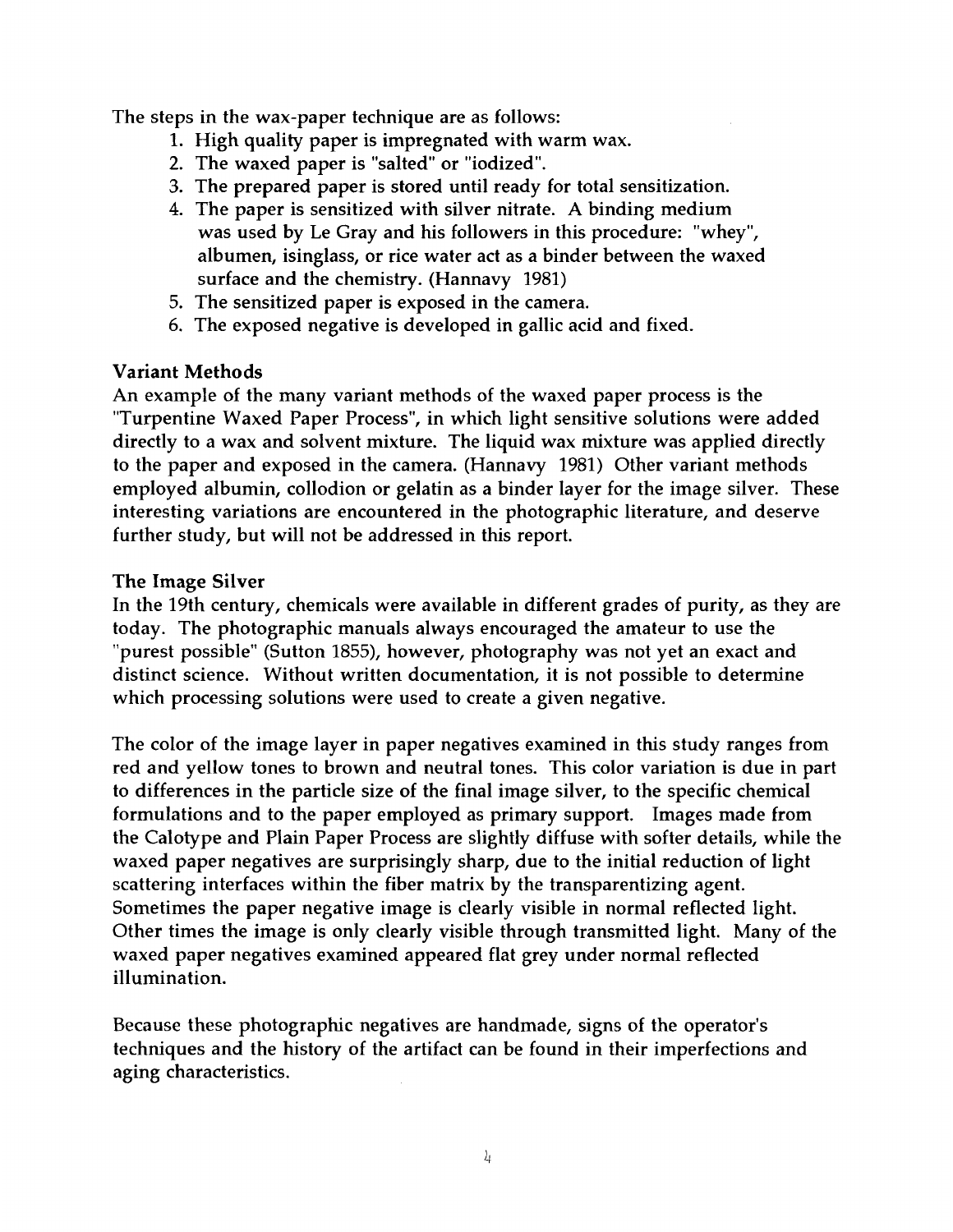Some common characteristics associated with the image silver are:

- Spots and stains were caused by fingers and hands contaminated with processing chemicals.
- Pin holes are often present in the center of dark stains at the corners of the print where the photographer may have secured the paper to a hanging line to dry. A black uneven line or spot resulted from the reaction of metal pins with moist, sensitized paper.
- White or black spots occur in the image where metal inclusions in the paper support have reacted with the silver image.
- Mottling of the image is a result of an uneven absorption of the solution in the paper.
- Marbling of the final image material was encountered, and is attributed to contamination of the processing solutions or containers. If marbling is present on only one side of the negative, it is likely that the photographer floated the paper on the solution instead of using an immersion technique.

# The Paper

The final image of a photograph is greatly affected by the individual qualities of the paper used as the primary support. A smooth, lightweight paper will absorb the chemicals differently than a soft, thick paper. The sizing of the paper will also affect the appearance and hue of the final image. Some papers will readily accept transparentizing agents while other papers are not easily saturated. The early practitioners of paper negatives processes were constantly in search of papers which had specific characteristics to suit their individual needs.

Locating a dependable supply of high quality papers was a primary concern for the early photographers. Paper impurities could ruin the image by reacting with the photographic chemistry. Usually these impurities were bits of metal particles left over from the initial paper processing. The resulting flaws in the image are in the form of local silver accumulation, or oxidation. Uneven sizing in the paper could result in uneven sensitizing.

The scarcity of good quality papers can be traced to the historic and significant change in the papermaking industry in the late 1820's. The industrialization of mechanical printing and mechanical papermaking process changed the course of the papermaking industry. With paper mills producing large amounts of machinemade paper, the demand for linen and cotton rags rose. Consequently, the handmade paper production fell sharply. The early photographers were faced with the challenge of locating papers suitable for photographic use. By the late 1850's paper mills such as Chafford Mills in England and Canson's in France were producing papers specifically designed and produced for use as photographic negatives.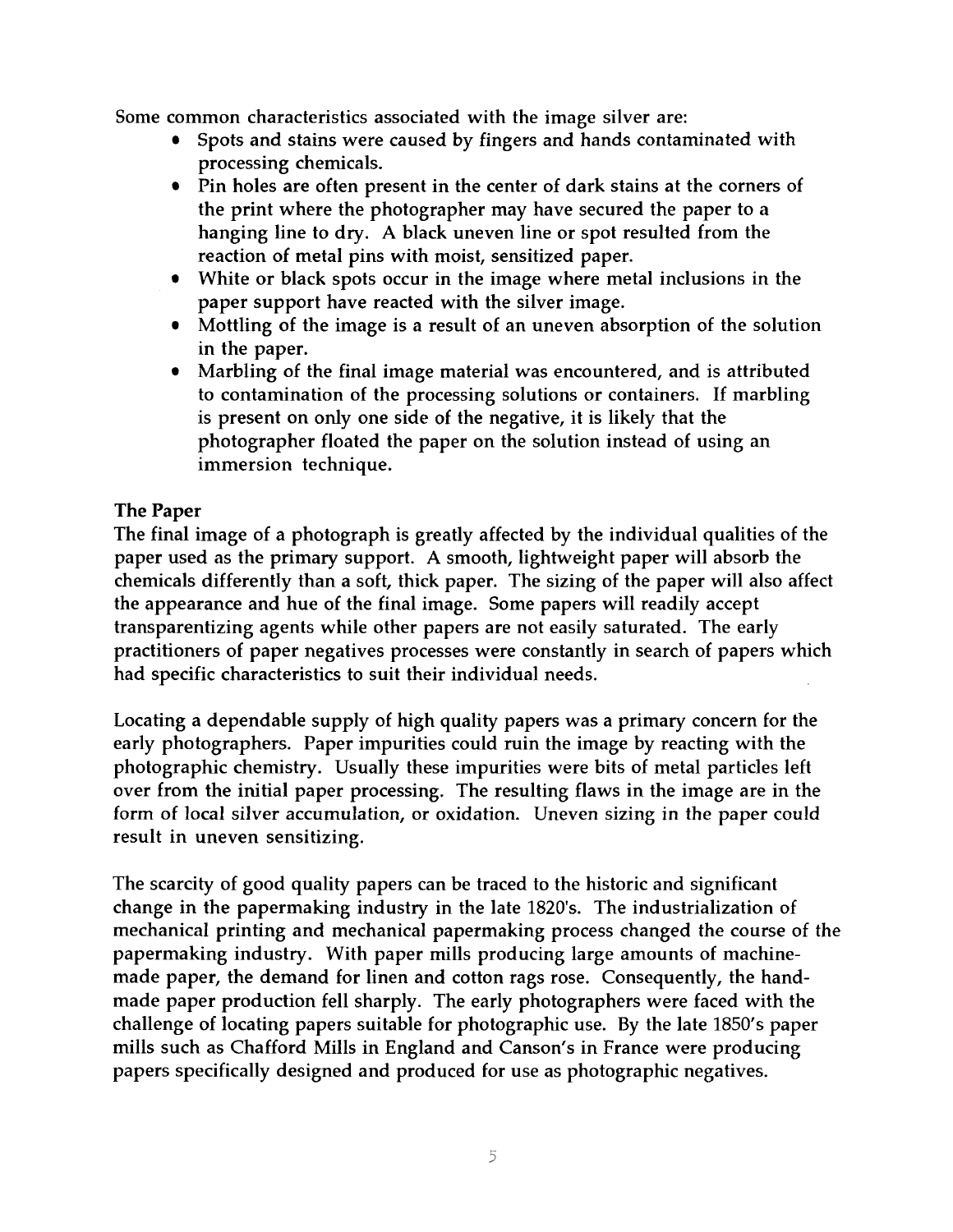High quality wove papers were preferred by 19th century photographers because they do not have laid and chain lines. Talbot recommended using "the best writingpaper, having a smooth surface, and close even texture", and states: "The watermark, if any, should be cut off, lest it should injure the appearance of the picture." (Talbot 1841) Watermarks are encountered in the surviving negatives, and often are aesthetically placed within the composition. During this study, the "J WHATMAN / TURKEY MILL / 18..." watermark was observed in paper negatives produced by both English and French photographers. The English photographer, Benjamin Brecknell Turner used paper with the distinct water mark, "R TURNER PATENT TALBOTYPE", which was produced after 1852 at Chafford Mills in England. Most watermarks are missing from paper negatives, thus making positive identification difficult and inconclusive.

The handmade papers tend to be more dense and measure 5 mil in thickness. Despite these slightly thicker papers, photographers using wet paper processes were faced with the challenge of working with wet paper and wet tears are commonly encountered with negatives made with these methods. Due to the increased wetstrength of the Waxed Paper Negative, thinner papers could be employed, some measuring 3 mil in thickness.

### The **Wax**

Beeswax was a familiar and well known material to 19th century artists and craftsmen and was employed for waxing paper negatives. This familiar material is known to have been used by ancient civilizations, and sun bleached wax was used in the Roman Era. The documented use of transparent paper in art date back to 1437 when Cennino Ceninni described several methods of preparing "clear" tracing paper in the Craftsman's Handbook. Tracing papers were often preferred by artists and craftsmen as a less destructive method of copying originals then by tracing with a stylus or by pricking and pouncing (Bachman 1983)

In the 17th century, tracing papers were used by the artist and draftsmen with the camera obscura. Many of the early photographers such as Le Gray had training in the Fine Arts, especially painting and would have been familiar with the techniques and materials used in rendering paper transparent. It is not surprising that they investigated these techniques during their photographic experiments and wax was employed early in the 1840's for rendering photographic images more transparent. Paraffin wax was discovered in 1830, although full scale production was not developed until 1855, thus, it is generally presumed that the wax used for paper negatives is beeswax. (Ivanovsky 1952)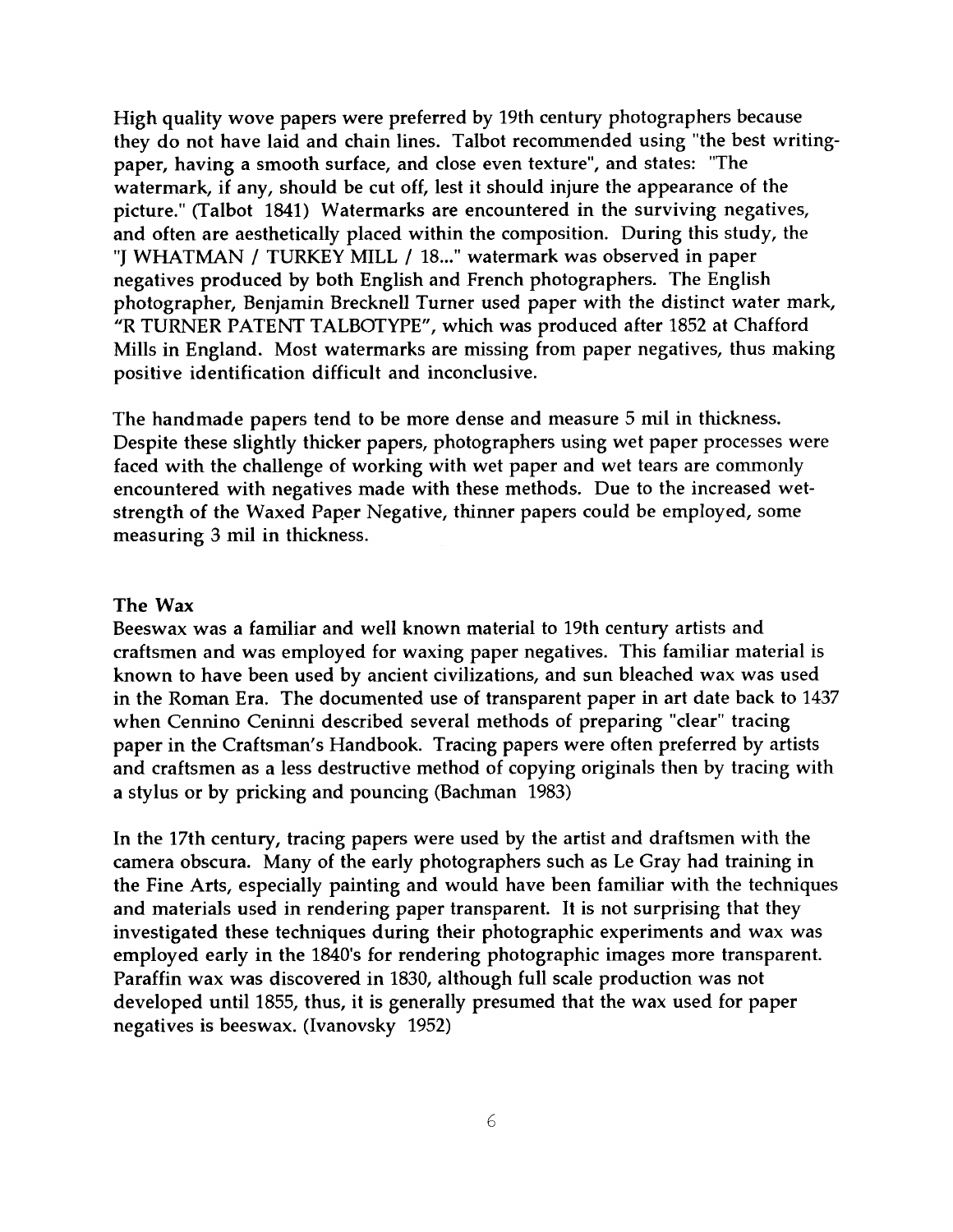Wax has long been known for its chemical stability. This stability is due to the fully saturated long chain polymer components. There are very few functional groups on the long chain available to react, which also improves its stability. Beeswax is resistant to oxidation, and is an effective moisture barrier. Although it is resistant to biological deterioration, there are fungi which will grow on beeswax. (Kowalik 1984) The development of light spots and cracking is a result of biological attack. Beeswax can become brittle over time due to gradual hydrolysis and oxidation. (Griswold 1992) It is naturally a warm light amber color, although it can be chemically bleached or lightened by the sun. However, after aging, bleached beeswax regains its amber color.

The numerous methods for impregnating papers with wax varied from sprinkling grated wax onto a paper and warming with an iron, to immersing the paper in a tub of molten wax. Excess wax could be removed by placing the paper between blotters and reheating with an iron. The wax could be applied to a paper overall, or selectively, in an effort to increase exposure and detail locally in an image.

Except in extreme examples, it is often not possible to determine if a photographer added resins or gums to his wax, a practise historically associated with wax working. Venice turpentine, the oleo-resin of the European larch tree was commonly combined with wax by artists in the 19th century. The addition of resins can alter the stability of waxes and affect the aging characteristics. Resin additives to wax can cause a variety of changes including embrittlement, darkening, cracking, shrinkage, change in refractive index, increased tackiness, surface efflorescence, and biological growth. The deterioration of each component, namely the wax and resin admixtures, may take place separately or synergistically. (Horie 1987) The addition of resins can alter the stability of waxes and affect its aging characteristics. The oxidation of oils and oleo-resins leads to the formation of colored products, producing a visible darkening of the film with age. To date, the nature of additives in these negatives remains to be identified.

Overall, the condition of the wax in the various negative collections examined was good. All negatives are vulnerable during handling. The deterioration characteristics observed were handling dents and a slight overall darkening and crystallization of the wax. This characteristic was readily apparent against the black retouched sky areas. Creases and handling dents are common, as flexing the wax layer will result in minute breaks and cracks. The change in the light scattering qualities in these broken areas makes them appear white.

Many of the handling dents present in the negatives were made by the photographer, which was apparent when comparing the positive prints to their negatives. Newer dents were observed, as well as impressions made from writing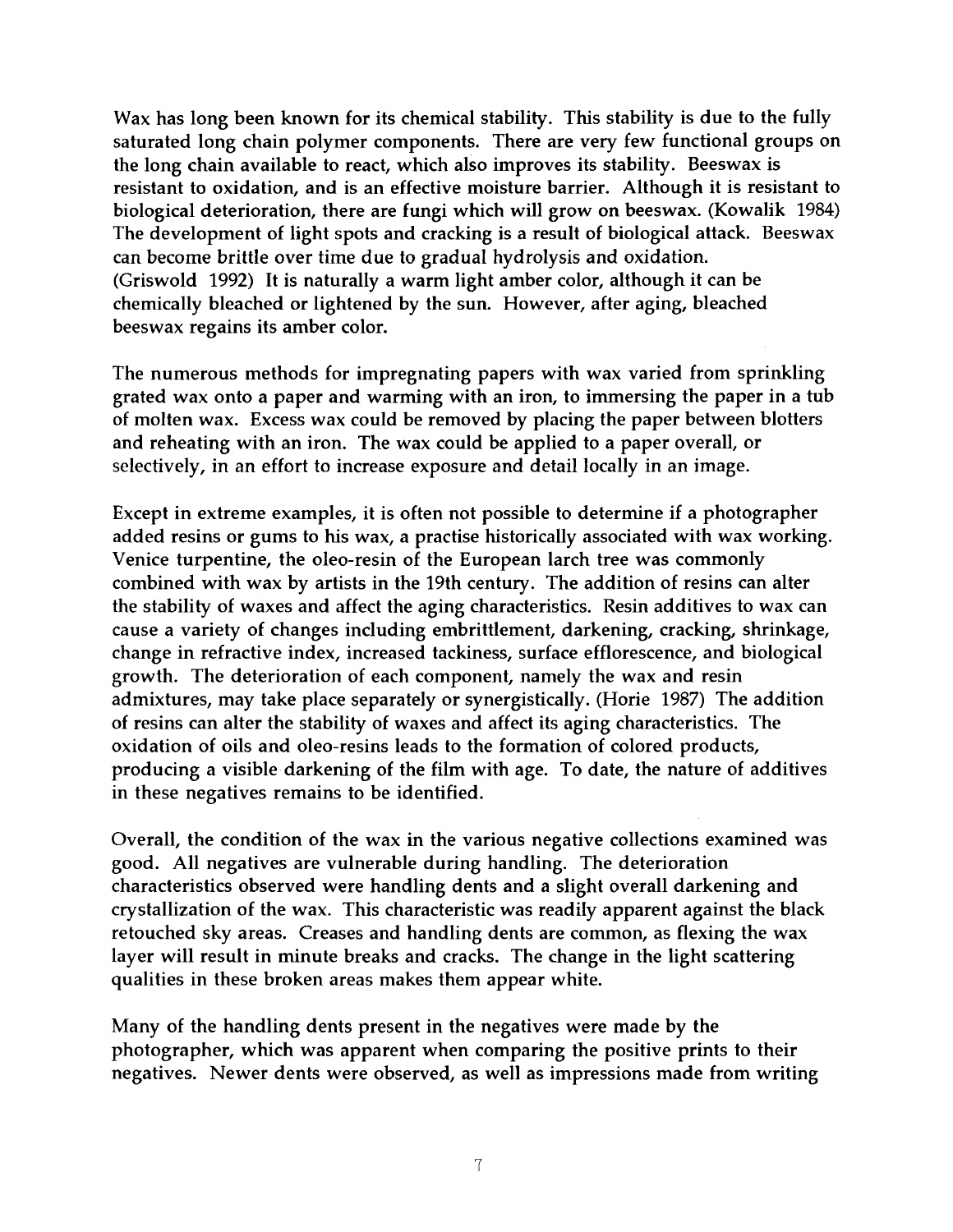on the paper portfolios. The early manuals recommend taking great care of the negatives once they are waxed, suggesting they be placed in a portfolio and not handled extensively to " ... preserve them carefully." (Sutton 1855) Although these flaws in the negative may be disfiguring and unsightly, they can provide important historic information about the history of the negative.

## Applied Media

Processing flaws in paper negatives were retouched with a variety of methods depending on the process and preferences of the photographer. Original retouch media was observed on many of the negatives examined. In the Shaw Smith collection, most of the paper negatives were retouched on the recto with a dense, opaque black medium, which served to mask out the sky and inscriptions made on the verso. Mold was observed on many of the negatives, usually in the unwaxed areas. The growth appears to be associated with the binding agent, as it is seen especially around large pigment agglomerates in retouched areas where there is excess binder. Cracking and minor flaking were also observed in the retouched areas which were severely creased. Planer deformations in the paper support were evident along the image where retouch media had been applied.

On the other hand, the waxed paper negatives viewed were only occasionally retouched. When they were, it was usually with ink or pencil, as other retouch medium would not adhere to the waxy surface of the paper.

Iron gall ink was employed for both retouch and inscriptions, and presents special concerns due to its aging characteristics. The deterioration of the paper support is a result of the oxidizing action of soluble iron compounds in the ink. Areas where iron gall inscriptions and retouching were present had severely oxidized, resulting in image loss and local deterioration in the paper support.

## Wafers

An observation was made during the course of the George Eastman House survey which yields information about the working methods of John Shaw Smith. "Accretions" on the paper corner tabs were present on many negatives in the collection. These accretions occurred in a variety of shapes and sizes, colors and in association with other materials. They are most often seen as small, black, squarish forms, although they also appeared as yellow, green, red, purple and blue. Paper fibers were observed to be attached to them. Conversely, it was observed that sometimes an area of the small paper tab was skinned, and residues of the accretions were present at the edge of the skinned area. Sometimes the attached paper fibers were stained with metallic silver. The accretions always faced outward, towards the recto of the negative.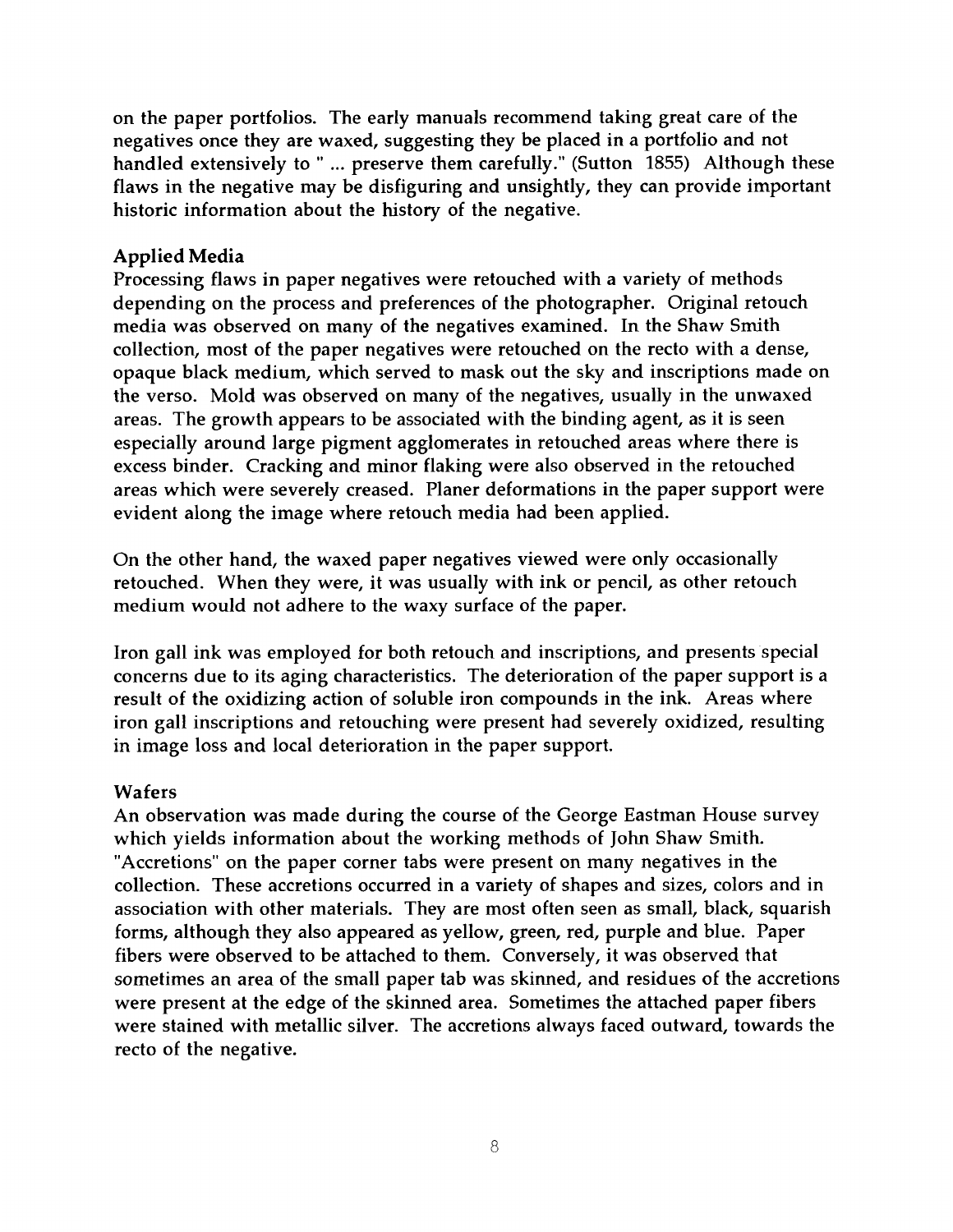If the accretion was colored, it contained distinct pigment particles. A small sample tested positive for starch. The paper handling tabs were added before the negative was retouched, so they were clearly part of the later stages of processing. The presence of paper fibers suggested they may have been used during the printing stage, when the negative would need to be held against the paper.

Two citations in the photographic literature on printing calotypes referred to using "wafers" to secure the negative to the positive paper. In Tomlinson's 1854 **Cyclopedia** *of Useful Arts* and *Manufacture,* a wafer was described as a small disc of dried wheaten four to which an adhesive property is instantly communicated on the addition of moisture. Wafers were used to seal envelopes and coloring matter was sometimes added, as were perfumes. It was observed on 25 Shaw Smith negatives that two or three colored accretions or wafers were present on a single tab. The frequency of distinct accretions present could indicate how many prints were made from a given negative.

## **CONCLUSION**

This preliminary study of the material components of paper negatives has provided a foundation for understanding the working techniques and materials of 19th century photographers. The investigation has also become the foundation for further, in depth study of the deterioration and preservation concerns of these beautiful and fragile artifacts. These first generation, in camera originals are direct links to the 19th century photographer's experience; untapped sources of insight to our photographic history and development.

## **ACKNOWLEDGEMENTS**

This ongoing study of the history and material aspects of paper negatives has been encouraged and supported by many people. I would especially like to thank The George Eastman House, The faculty of Buffalo State College, Hans Kraus Jr., members of the Photographic Materials Group, and Peter Mustardo and Nora Kennedy for their constant support and guidance.